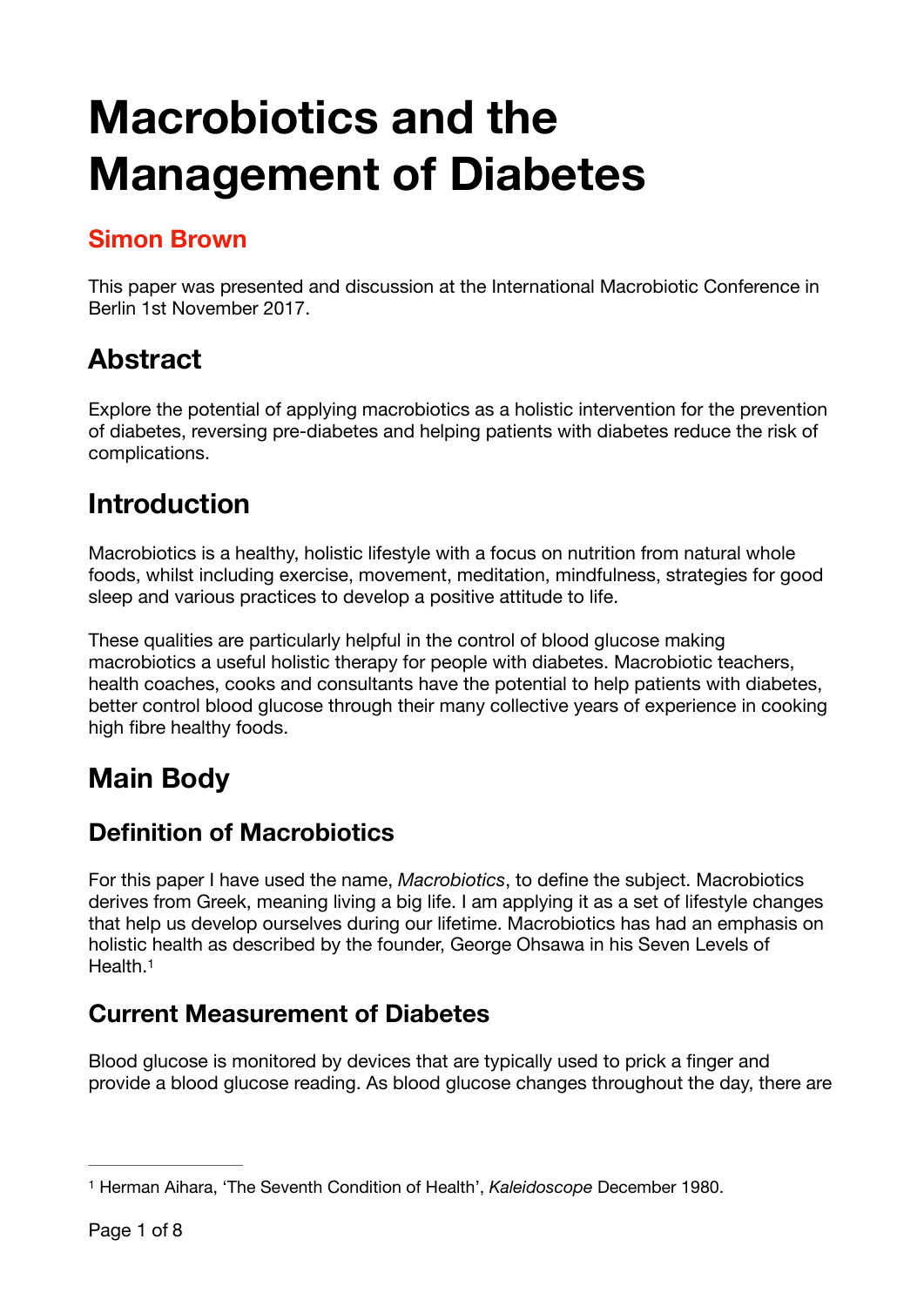<span id="page-1-7"></span>various protocols for taking readings. For example these can include 2 pre prandial and 2 post prandial readings with a reading before sleep during a week.<sup>[2](#page-1-0)</sup>

<span id="page-1-8"></span>Every 3 months a blood test can reveal the average blood glucose through a blood analysis known as HBA1c[.](#page-1-1)<sup>[3](#page-1-1)</sup> Much research on blood glucose control is in terms of HBA1c readings. These can be in % or mmol/mol. A conversion tool is [here.](http://www.diabetes.co.uk/hba1c-units-converter.html) HBA1c readings below 6% are considered normal, 6% to 6.4% are considered pre-diabetic and 6.5% or over diabetic[.4](#page-1-2)

<span id="page-1-9"></span>When working with diabetes patients it is helpful to be able to understand and work with their measurement protocols and understand their targets. As diabetes is largely a painless condition, patients may only have these values to work with to delay the onset of complications[.5](#page-1-3)

<span id="page-1-10"></span>Pre-diabetes (HBA1c of 6.0% to 6.4%) is considered potentially reversible with appropriate changes to nutrition and lifestyle. Generally, people with pre-diabetes form a much larger cohort than those patients with type 2 diabetes. For example, in the US this group is considered to be approximately 3 times larger than those with type 2 diabetes[.6](#page-1-4)

### <span id="page-1-11"></span>**Diabetes Complications**

<span id="page-1-12"></span>Although patients with well managed blood glucose can lead a normal life there are risks that after 13 to 21 years a patient with diabetes will be prone to various medical complications[.](#page-1-5)<sup>[7](#page-1-5)</sup> The most common diabetes complications are heart disease, heart attacks, eye issues (Cataracts and retina) as well as kidney disease (Albuminuria) requiring dialysis[.](#page-1-6) $8$  The slow progression of diabetes suggests that recently diagnosed elderly patients may die of other issues before the onset of complications, however,

<span id="page-1-1"></span>Diabetes.co.uk, *Guide to HbA1c*, <http://www.diabetes.co.uk/what-is-hba1c.html> [3](#page-1-8)

<span id="page-1-2"></span>[4](#page-1-9) *Ibid.*

<span id="page-1-3"></span>5 Diabetes.Co.UK, 'Type 2 Diabetes Symptoms', [http://www.diabetes.co.uk/type2-diabetes](http://www.diabetes.co.uk/type2-diabetes-symptoms.html) [symptoms.html](http://www.diabetes.co.uk/type2-diabetes-symptoms.html)

<span id="page-1-4"></span><sup>[6](#page-1-11)</sup> Phillip Tuso, MD, FACP, FASN, 'Prediabetes and Lifestyle Modification: Time to Prevent a Preventable Disease', *The Permanente Journal 2014.* [https://www.ncbi.nlm.nih.gov/pmc/articles/](https://www.ncbi.nlm.nih.gov/pmc/articles/PMC4116271/) [PMC4116271/](https://www.ncbi.nlm.nih.gov/pmc/articles/PMC4116271/)

<span id="page-1-5"></span>[7](#page-1-12) Jose Leal, Alastair M. Gray, and Philip M. Clarke, 'Development of life-expectancy tables for people with type 2 diabetes*', European Heart Journal* 2009 Apr; 30(7): 834–839. [https://](https://www.ncbi.nlm.nih.gov/pmc/articles/PMC2663724/) [www.ncbi.nlm.nih.gov/pmc/articles/PMC2663724/](https://www.ncbi.nlm.nih.gov/pmc/articles/PMC2663724/)

<span id="page-1-6"></span> UK Prospective Diabetes Study (UKPDS) Group, 'Intensive blood-glucose control with [8](#page-1-13) sulphonylureas or insulin compared with conventional treatment and risk of complications in patients with type 2 diabetes (UKPDS 33)', *The Lancet* , volume 352, No9131p837–853, 12 September 1998. [http://www.thelancet.com/journals/lancet/article/PIIS0140-6736\(98\)07019-6/](http://www.thelancet.com/journals/lancet/article/PIIS0140-6736(98)07019-6/abstract) [abstract](http://www.thelancet.com/journals/lancet/article/PIIS0140-6736(98)07019-6/abstract)

<span id="page-1-13"></span><span id="page-1-0"></span><sup>&</sup>lt;sup>[2](#page-1-7)</sup> Joslin Diabetes Center, *Monitoring Your Blood Glucose*, 2017. [http://www.joslin.org/info/](http://www.joslin.org/info/monitoring_your_blood_glucose.html) [monitoring\\_your\\_blood\\_glucose.html](http://www.joslin.org/info/monitoring_your_blood_glucose.html)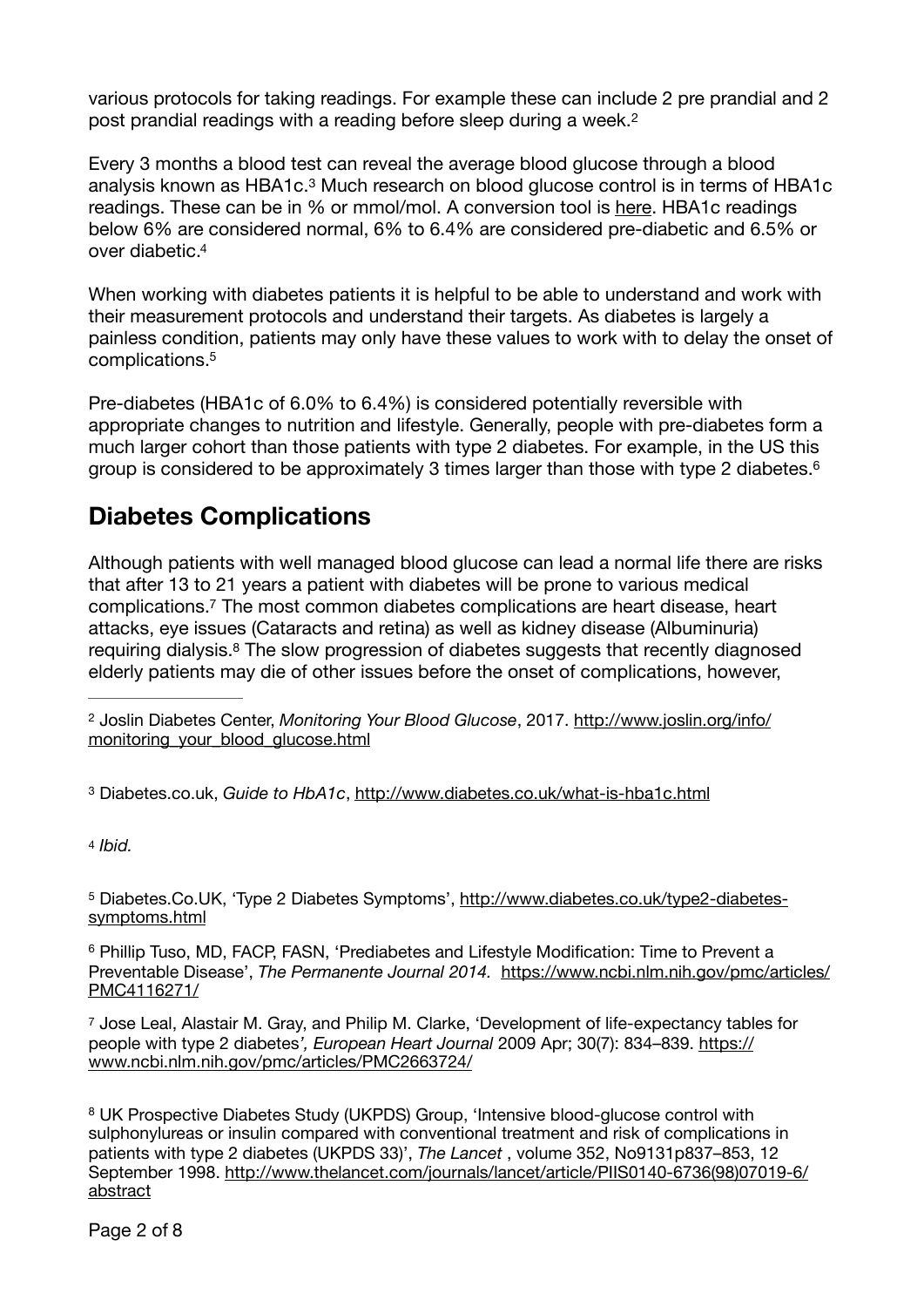younger patients with diabetes have a much greater potential to develop complications if their blood glucose, weight and blood pressure are not well controlled.

<span id="page-2-3"></span>The UK Prospective Diabetes Study (UKPDS) study found that a 1% reduction in HBA1c from 7.9% to 7.0%reduced the risk of complications by the following[;9](#page-2-0)

12% for any diabetes related endpoint

- 10% for deaths related to diabetes
- 25% for microvascular endpoints

*DCCT and EDIC: The Diabetes Control and Complications Trial and Follow-up Study,* found that intensive control of blood sugar by keeping HBA1c readings close to 6% had the following reduction in risk;<sup>10</sup>

<span id="page-2-4"></span>76% reduced risk of eye disease 50% reduced risk of kidney disease 60% reduced risk of nerve disease 42% reduced risk of any cardiovascular disease event 57% reduced risk of nonfatal heart attack, stroke, or death from cardiovascular causes

It should be noted that keeping HBA1c close to 6%, increases the incidence of potentially dangerous hypoglycaemic episodes.

These research projects suggest that good blood glucose control reduces the risk of complications.

<span id="page-2-5"></span>In addition, according to UKPDS a tight blood pressure control in patients with hypertension and type 2 diabetes achieves a further reduction in the risk of deaths related to diabetes complications[.11](#page-2-2)

24% reduced risk of diabetes end points.

32% reduced risk of diabetes related deaths.

44% reduced risk of stokes.

37% reduced risk of microvascular end points.

34% reduced risk of retinopathy.

47% reduced risk of visual acuity.

#### <span id="page-2-0"></span>[9](#page-2-3) UKPDS

<span id="page-2-1"></span>[10](#page-2-4) 'DCCT and EDIC: The Diabetes Control and Complications Trial and Follow-up Study', U.S. DEPARTMENT OF HEALTH AND HUMAN SERVICES National Institutes of Health, *NIH Publication No. 08–3874* [May 2008. https://www.niddk.nih.gov/about-niddk/research-areas/](https://www.niddk.nih.gov/about-niddk/research-areas/diabetes/dcct-edic-diabetes-control-complications-trial-follow-up-study/Documents/DCCT-EDIC_508.pdf) [diabetes/dcct-edic-diabetes-control-complications-trial-follow-up-study/Documents/DCCT-](https://www.niddk.nih.gov/about-niddk/research-areas/diabetes/dcct-edic-diabetes-control-complications-trial-follow-up-study/Documents/DCCT-EDIC_508.pdf)[EDIC\\_508.pdf](https://www.niddk.nih.gov/about-niddk/research-areas/diabetes/dcct-edic-diabetes-control-complications-trial-follow-up-study/Documents/DCCT-EDIC_508.pdf)

<span id="page-2-2"></span><sup>[11](#page-2-5)</sup> Robert Turner, Rury Holman, Irene Stratton, Carole Cull, Valeria Frighi, Susan Manley, David Matthews, Andrew Neil, Heather McElroy, Eva Kohner, Charles Fox, David Hadden, and David Wright. 'Tight blood pressure control and risk of macrovascular and microvascular complications in type 2 diabetes: UKPDS 38'. *BMJ* 1998; 317.<https://doi.org/10.1136/bmj.317.7160.703>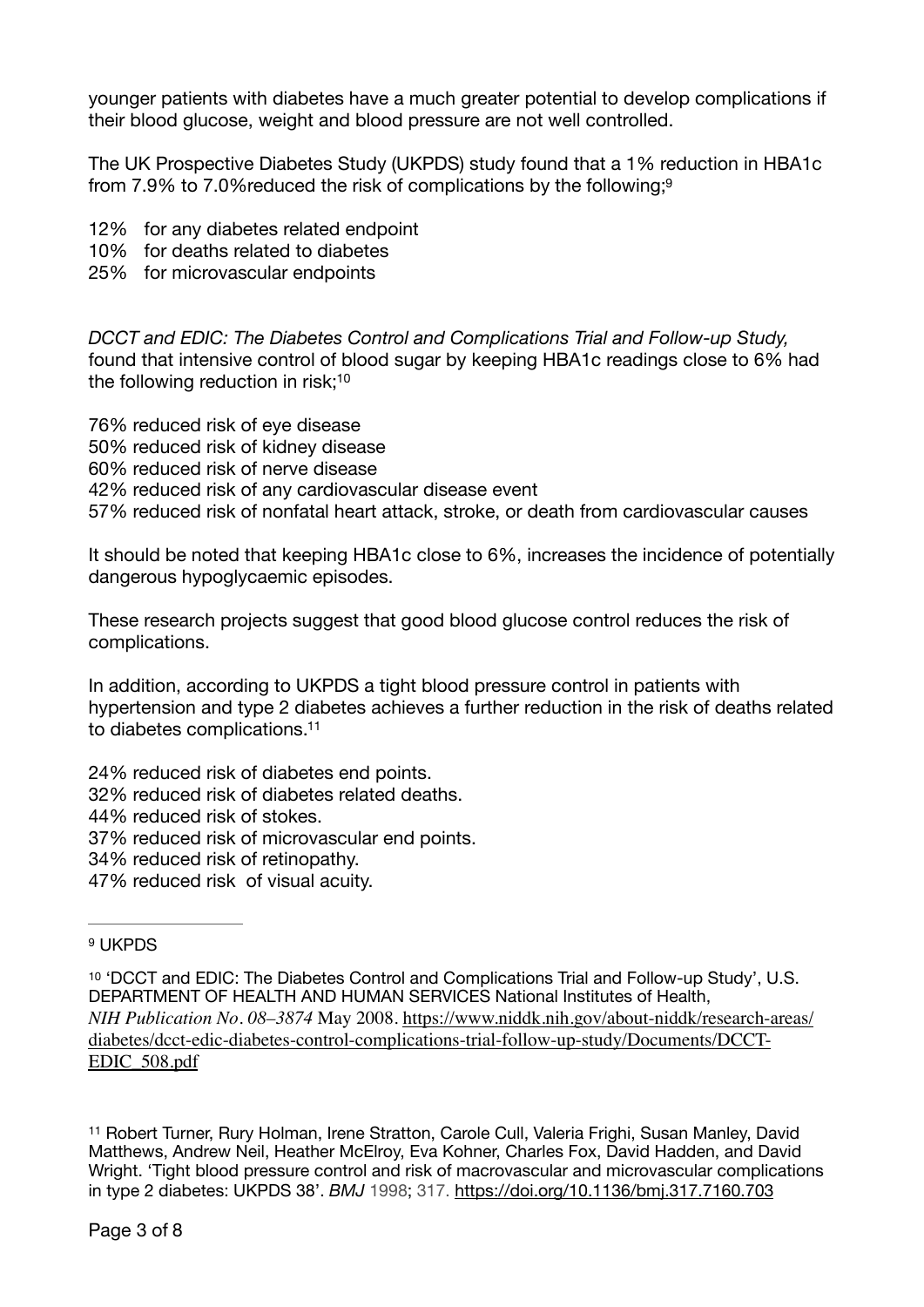### **Progression of Diabetes in the UK**

A report published in the journal Diabetic Medicine has projected that the National Health Service's (NHS) annual spending on diabetes in the UK will increase from £9.8 billion to £16.9 billion over the next 25 years, a rise that means the NHS would be spending 17% of its entire budget on the condition[.12](#page-3-0)

<span id="page-3-5"></span>The report also quantifies the current costs of direct patient care for diabetes (which includes treatment, intervention and complications) and indirect costs of diabetes, such as those related to increased death and illness, work loss and the need for informal care, and also predicts the UK's future costs of diabetes. According to the report, the total cost associated with diabetes in the UK currently stands at £23.7 billion and is predicted to rise to £39.8 billion by 2035/6.

According to the report there are currently around 3.8 million people living with diabetes in the UK and, by 2035/6, this is expected to increase to 6.25 million. This report describes a rise in diabetes that is common in many developed or developing countries.

### **Preventing Diabetes and Reducing the Risk of Complications**

<span id="page-3-8"></span><span id="page-3-7"></span><span id="page-3-6"></span>The advice for reducing the risk of complications, reversing pre-diabetes and preventing diabetes are broadly similar. Reduced risk in complications are correlated to reductions in HBA1c. This can be achieved through medication, food,  $13$  exercise,  $14$  reduced stress,  $15$ and good sleep[.16](#page-3-4)

<span id="page-3-9"></span>Food, exercise, reduced stress and good sleep combine to reduce blood glucose spikes and therefore reduce the need for medication. A more stable blood glucose makes it easier to maintain low HBA1c readings and find the correct requirement for insulin. It is important to note that holistic interventions will often reduce the requirement for

<span id="page-3-1"></span><sup>[13](#page-3-6)</sup> Mohammad Asif 'The prevention and control the type-2 diabetes by changing lifestyle and dietary pattern' *Journal of Education and Health Promotion* 2014 Feb 21. [https://](https://www.ncbi.nlm.nih.gov/pmc/articles/PMC3977406/) [www.ncbi.nlm.nih.gov/pmc/articles/PMC3977406/](https://www.ncbi.nlm.nih.gov/pmc/articles/PMC3977406/)

<span id="page-3-2"></span><sup>[14](#page-3-7)</sup> 'Diabetes and Exercise'. *Diabetes.Co.UK*. [http://www.diabetes.co.uk/exercise-for](http://www.diabetes.co.uk/exercise-for-diabetics.html) [diabetics.html](http://www.diabetes.co.uk/exercise-for-diabetics.html)

<span id="page-3-3"></span>[15](#page-3-8) 'Stress and Blood Glucose Levels'. *Diabetes.Co.UK*. [http://www.diabetes.co.uk/stress-and](http://www.diabetes.co.uk/stress-and-blood-glucose-levels.html)[blood-glucose-levels.html](http://www.diabetes.co.uk/stress-and-blood-glucose-levels.html)

<span id="page-3-4"></span><sup>[16](#page-3-9)</sup> Kristen L. Knutson, PHD, 1 Eve Van Cauter, PHD, 1 Phyllis Zee, MD, PHD, 2 Kiang Liu, PHD, 3 and Diane S. Lauderdale, PHD4 'Cross-Sectional Associations Between Measures of Sleep and Markers of Glucose Metabolism Among Subjects With and Without Diabetes'. Diabetes Care. 2011 May.<https://www.ncbi.nlm.nih.gov/pmc/articles/PMC3114508/>

<span id="page-3-0"></span>[<sup>12</sup>](#page-3-5) 'NHS spending on diabetes 'to reach £16.9 billion by 2035'' *Diabetes UK* 21 August 2017 [https://www.diabetes.org.uk/about\\_us/news\\_landing\\_page/nhs-spending-on-diabetes-to](https://www.diabetes.org.uk/about_us/news_landing_page/nhs-spending-on-diabetes-to-reach-169-billion-by-2035)[reach-169-billion-by-2035](https://www.diabetes.org.uk/about_us/news_landing_page/nhs-spending-on-diabetes-to-reach-169-billion-by-2035)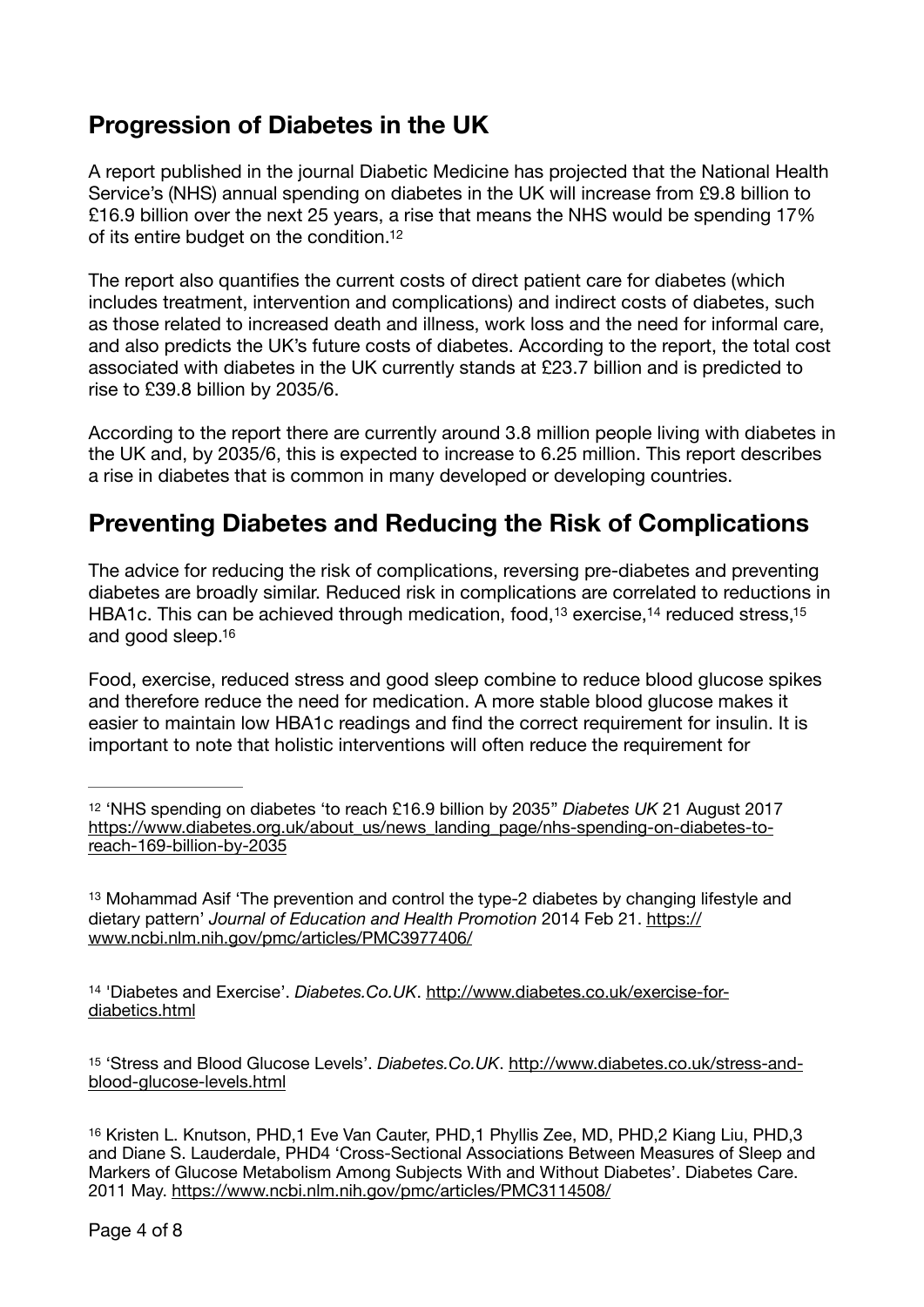medication and this must be assessed and monitored by taking more frequent blood glucose readings to avoid hypoglycaemic episodes. Additionally, these interventions can reduce blood pressure and cholesterol which further reduces the risk of complications.

<span id="page-4-3"></span>George Oshawa developed a list of essential components of health between 1941 and 1962known as the Seven Levels of Health.<sup>[17](#page-4-0)</sup> In a modern context these can be expressed as;

- 1. Energy Have vitality and the ability to engage in exercise, movement and activities.
- 2. Appetite Enjoy simple, whole, natural, healthy plant based foods.
- 3. Sleep Benefit from a full nights, deep sleep and feel refreshed when waking.
- 4. Memory Ability to remember names, thoughts, ideas, events and be able to discuss these without requiring notes or a mobile phone.
- 5. Good humour Live with deep appreciation and free from anger or stress.
- 6. Smart Thinking Apply common sense, be alert, able to respond quickly with deep thinking and create order around us.
- 7. Justice Ohsawa described this as living with the visible and invisible worlds, combining spirituality with materialism. He gave examples; Living in harmony with nature, with a sense of freedom, in pursuit of personal dreams, with the highest values in life, honestly and never meeting someone he or she does not like.

The four essential lifestyle influences for diabetes, exercise, nutrition, sleep and less stress can be found in Ohsawa's Seven Levels of Health. The 7th level makes a reference to being holistic and developing an integrated approach to life. This suggests that better results come from combining improvements to, exercise, diet, sleep and reduced stress.

### **Patient Action Plans and Protocols**

Macrobiotic protocols for patients with diabetes would include;

- <span id="page-4-5"></span><span id="page-4-4"></span>1. Exercise - To enjoy daily aerobic exercise to moderate blood glucose increase and keepthe cardio vascular system healthy.<sup>[18](#page-4-1)</sup> At the same time muscle building resistance exercises will develop muscles, or reduce deterioration with age, so that the body has a greater capacity to use up excess glucose through exercise.<sup>[19](#page-4-2)</sup>
- 2. Nutrition To help patients adopt a high fibre, low added sugar, appropriate calorie and low GI diet. Fibre is one of the main components in slowing the absorption of

<span id="page-4-0"></span>[<sup>17</sup>](#page-4-3) Herman Aihara, 'The Seventh Condition of Health', *Kaleidoscope* December 1980. Page 80 to 81.

<span id="page-4-1"></span>[<sup>18</sup>](#page-4-4) Sheri R. Colberg, PHD1, Manuel J. Hernandez, MEng and Fatima Shahzad, BS. *Diabetes Care* 2013 Oct 'Blood Glucose Responses to Type, Intensity, Duration, and Timing of Exercise' [http://](http://care.diabetesjournals.org/content/36/10/e177) [care.diabetesjournals.org/content/36/10/e177](http://care.diabetesjournals.org/content/36/10/e177)

<span id="page-4-2"></span><sup>&</sup>lt;sup>[19](#page-4-5)</sup> Jiandie Lin. 'Lift Weights To Lower Blood Sugar? White Muscle Helps Keep Blood Glucose Levels Under Control'. *Life Sciences Institute. University of Michigan* Apr 8, 2013. [http://](http://www.lsi.umich.edu/newsevents/discoveries/2013-04-07) [www.lsi.umich.edu/newsevents/discoveries/2013-04-07](http://www.lsi.umich.edu/newsevents/discoveries/2013-04-07)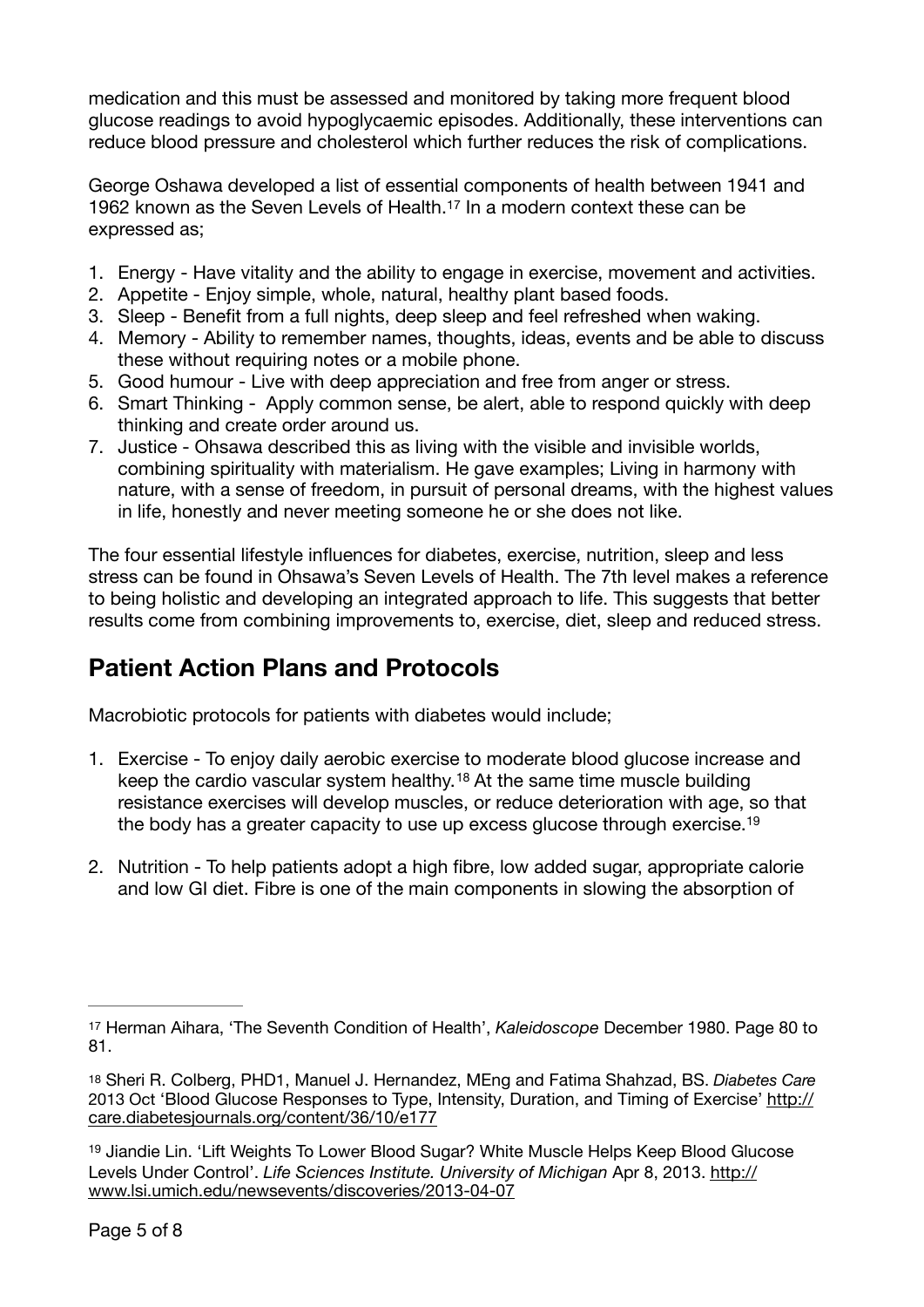<span id="page-5-6"></span><span id="page-5-5"></span>calories from food, leading to slower increases in blood glucose.[20](#page-5-0) This confirms the macrobiotic principle of eating primarily whole foods (whole grains instead of processed grains), vegetables and fruits with their skins on, and unprocessed foods straight from the land such as beans, nuts and seeds. Macrobiotics uses common sense principles to help balance calorie intake with gender, age, climate, weather and lifestyle. At the same time raw foods, and foods cooked for shorter times at lower temperatures are lower in the GI[.21](#page-5-1) It may help to eat 5 small meals daily to spread the exposure to calories. Nutritional strategies need to be in place to resolve the onset of hypoglycaemic events by quickly creating a healthy food to boost blood glucose.

<span id="page-5-9"></span><span id="page-5-8"></span><span id="page-5-7"></span>3. Sleep - To use meditation, warm evening drinks, avoid exposure to blue screens in the evening[,](#page-5-2) $22$ limit exposure to EMF in the bedroom,  $23$  using black out screen to darken bedrooms,<sup>24</sup>daytime physical activity to enhance sleep and reduce exposure to caffein.

<span id="page-5-1"></span>[21](#page-5-6) Gabriele Riccardi, Angela A Rivellese, and Rosalba Giacco. 'Role of glycemic index and glycemic load in the healthy state, in prediabetes, and in diabetes'. *American Society for Clinical Nutrition* 2008. <http://ajcn.nutrition.org/content/87/1/269S.full>

<span id="page-5-2"></span><sup>[22](#page-5-7)</sup> University of Haifa. "Blue light emitted by screens damages our sleep, study suggests." ScienceDaily. ScienceDaily, 22 August 2017. <www.sciencedaily.com/releases/ 2017/08/170822103434.htm>.

<span id="page-5-3"></span>[23](#page-5-8) Halgamuge MN. 'Pineal melatonin level disruption in humans due to electromagnetic fields and ICNIRP limits'. *Radiat Prot Dosimetry*. 2013 May. [https://www.ncbi.nlm.nih.gov/pubmed/](https://www.ncbi.nlm.nih.gov/pubmed/23051584) [23051584](https://www.ncbi.nlm.nih.gov/pubmed/23051584)

<span id="page-5-4"></span><sup>[24](#page-5-9)</sup> Joshua J. Gooley Kyle Chamberlain Kurt A. Smith Sat Bir S. Khalsa Shantha M. W. [Rajaratnam](javascript:;) [Eliza Van Reen](javascript:;) [Jamie M. Zeitzer](javascript:;) [Charles A. Czeisler](javascript:;) [Steven W. Lockley.](javascript:;) 'Exposure to Room Light before Bedtime Suppresses Melatonin Onset and Shortens Melatonin Duration in Humans'. *The Journal of Clinical Endocrinology & Metabolism*, Volume 96, Issue 3, 1 March 2011, Pages E463–E472. [https://academic.oup.com/jcem/](https://academic.oup.com/jcem/article-lookup/doi/10.1210/jc.2010-2098) [article-lookup/doi/10.1210/jc.2010-2098](https://academic.oup.com/jcem/article-lookup/doi/10.1210/jc.2010-2098); G M Brown, 'Light, melatonin and the sleepwake cycle', *J Psychiatry Neurosci.* 1994 Nov; 19(5): 345–353. [https://](https://www.ncbi.nlm.nih.gov/pmc/articles/PMC1188623/) [www.ncbi.nlm.nih.gov/pmc/articles/PMC1188623/](https://www.ncbi.nlm.nih.gov/pmc/articles/PMC1188623/)

<span id="page-5-0"></span><sup>&</sup>lt;sup>[20](#page-5-5)</sup> Martin O. Weickert<sup>\*</sup> and Andreas F. H. Pfeiffer. 'Metabolic Effects of Dietary Fiber Consumption and Prevention of Diabetes'. *The Journal of Nutrition* 15 October 2007. [http://jn.nutrition.org/](http://jn.nutrition.org/content/138/3/439.long) [content/138/3/439.long](http://jn.nutrition.org/content/138/3/439.long)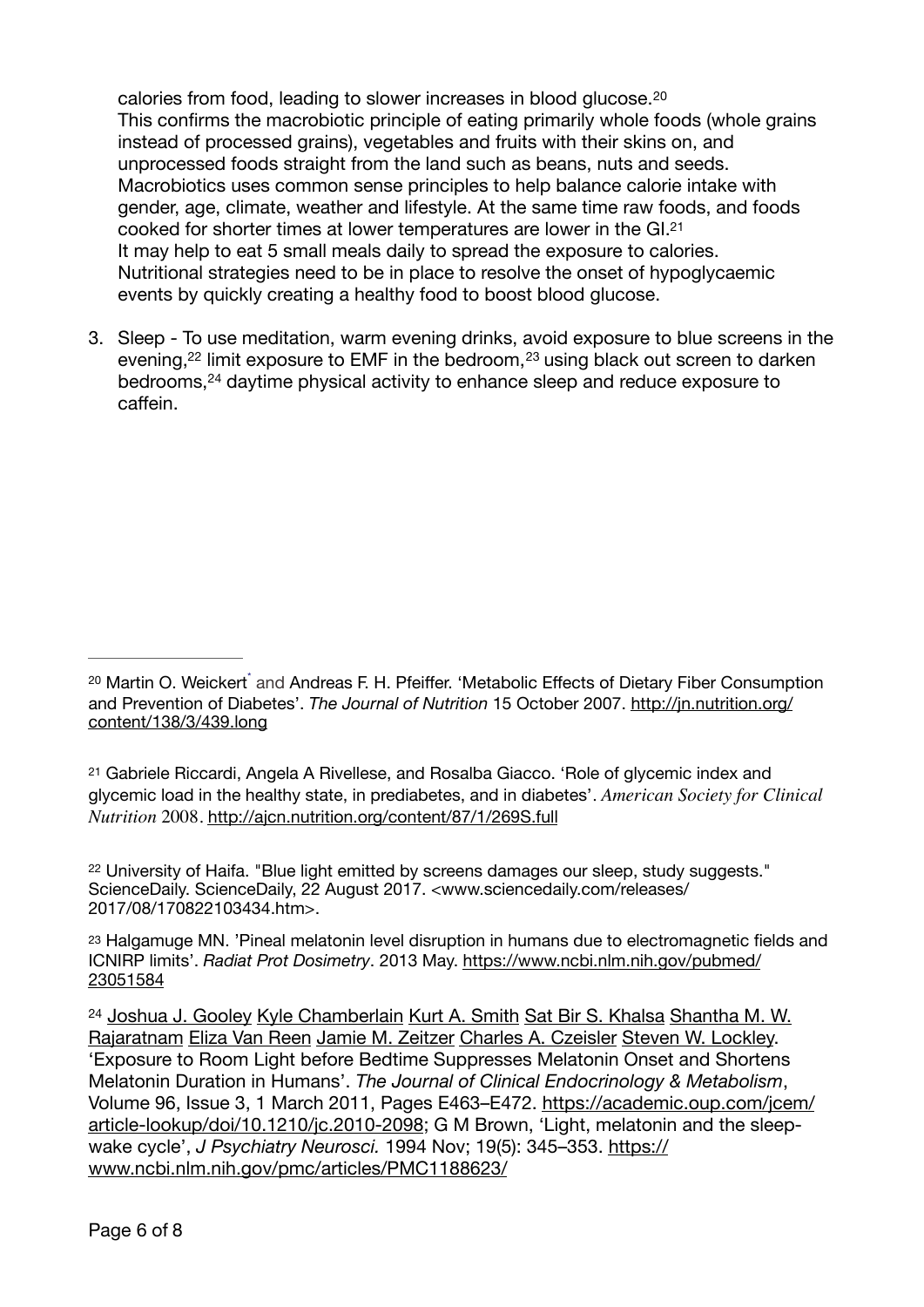- <span id="page-6-1"></span>4.Stress - To employ the regular daily practice of meditation and mindfulness, <sup>[25](#page-6-0)</sup> take healthy perspectives of life, become solution orientated, engage in positive thinking and develop practical strategies to avoid recurring patterns or behaviours that lead to stress.
- 5. Holistic To integrate 1 to 4 into a practical holistic approach, according to the patients abilities, to help manage and control blood glucose. For example postprandial exercise to reduce blood glucose rise or meditation before sleep to reduce stress and improve sleep.

# **Conclusion**

There is general scientific and medical agreement on the changes that are required to manage blood glucose and the macrobiotic community is in the position to be able to offer practical advice on how to make changes in nutrition, exercise, sleep and achieving less stress to better control blood glucose, along with reduced cholesterol and blood pressure.

This places macrobiotic practitioners in a beneficial position to help people who are at higher risk of type 2 diabetes whether through hereditary risks factors, ethnicity, excess weight, or lifestyle, prevent diabetes. Further a macrobiotic lifestyle has all the components to help reverse pre-diabetes and help control blood glucose so that patients with diabetes can reduce the risk of complications.

If we take the publication of George Ohsawa's *Zen Macrobiotics* in 1960 as the wider introduction of macrobiotics in the west, macrobiotic practitioners have a 57 year experience in cooking and eating a diet made up of vegetables, whole grains, beans, nuts, seeds, fruits, herbs, mild spices, fermented foods, desserts with no added refined sugar, and teas. When combined with their experience in helping patients achieve good sleep, exercise and practices that reduce stress such as meditation or mindfulness, there is a considerable collective practical knowledge and experience that is ideal to help patients with pre-diabetes or diabetes.

<span id="page-6-0"></span><sup>&</sup>lt;sup>25</sup> [Elizabeth A. Hoge,](https://www.ncbi.nlm.nih.gov/pubmed/?term=Hoge%20EA%5BAuthor%5D&cauthor=true&cauthor_uid=23541163) M.D., [Eric Bui](https://www.ncbi.nlm.nih.gov/pubmed/?term=Bui%20E%5BAuthor%5D&cauthor=true&cauthor_uid=23541163), M.D., [Luana Marques](https://www.ncbi.nlm.nih.gov/pubmed/?term=Marques%20L%5BAuthor%5D&cauthor=true&cauthor_uid=23541163), PhD, [Christina A. Metcalf,](https://www.ncbi.nlm.nih.gov/pubmed/?term=Metcalf%20CA%5BAuthor%5D&cauthor=true&cauthor_uid=23541163) B.A., Laura [K. Morris](https://www.ncbi.nlm.nih.gov/pubmed/?term=Morris%20LK%5BAuthor%5D&cauthor=true&cauthor_uid=23541163), B.A., [Donald J. Robinaugh,](https://www.ncbi.nlm.nih.gov/pubmed/?term=Robinaugh%20DJ%5BAuthor%5D&cauthor=true&cauthor_uid=23541163) M.A, [John J. Worthington,](https://www.ncbi.nlm.nih.gov/pubmed/?term=Worthington%20JJ%5BAuthor%5D&cauthor=true&cauthor_uid=23541163) M.D., [Mark H. Pollack](https://www.ncbi.nlm.nih.gov/pubmed/?term=Pollack%20MH%5BAuthor%5D&cauthor=true&cauthor_uid=23541163), M.D., and [Naomi M. Simon](https://www.ncbi.nlm.nih.gov/pubmed/?term=Simon%20NM%5BAuthor%5D&cauthor=true&cauthor_uid=23541163), M.D. 'Randomized Controlled Trial of Mindfulness Meditation for Generalized Anxiety Disorder: Effects on Anxiety and Stress Reactivity'. *J Clin Psychiatry*. 2013 Aug; 74(8): 786–792.<https://www.ncbi.nlm.nih.gov/pmc/articles/PMC3772979/>; 'Mindfulness, Blood Pressure and Blood Glucose levels'. *Diabetes.Co.UK*[. http://www.diabetes.co.uk/emotions/mindfulness](http://www.diabetes.co.uk/emotions/mindfulness-blood-pressure-and-blood-glucose-levels.html)[blood-pressure-and-blood-glucose-levels.html](http://www.diabetes.co.uk/emotions/mindfulness-blood-pressure-and-blood-glucose-levels.html)